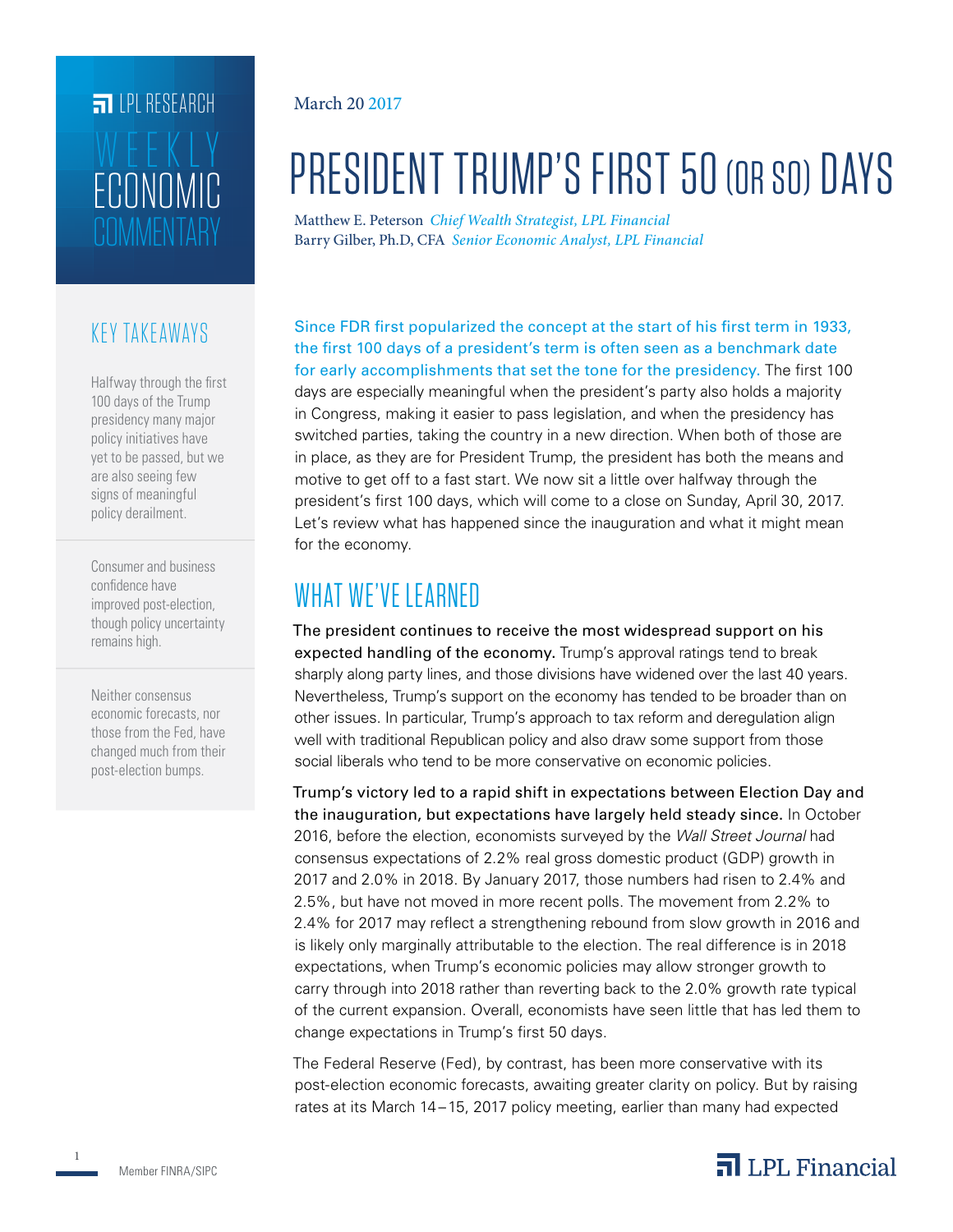at the start of the year, it did offer a mild vote of confidence in the economy. The Fed provides economic projections every other meeting, and March 2017 projections showed little change from the September 2016 projections. Expected growth for both 2017 and 2018 edged 0.1% higher over the period, rising from 2.0% to 2.1% [Figure 1].

|  | THE EXPECTED POLICY IMPACT REMAINS |
|--|------------------------------------|
|  | <b>RESTRAINED FOR 2017</b>         |

|                                                      | 2017                    |                      | 2018                    |                      |
|------------------------------------------------------|-------------------------|----------------------|-------------------------|----------------------|
|                                                      | Pre-<br><b>Election</b> | <b>March</b><br>2017 | Pre-<br><b>Election</b> | <b>March</b><br>2017 |
| <b>Wall Street</b><br>Journal<br>Economist<br>Survey | 2.2%                    | 2.4%                 | 2.0%                    | 2.5%                 |
| Federal<br>Reserve<br>Median<br>Projection           | 2.0%                    | 2.0%                 | 2.1%                    | 2.1%                 |

Source: LPL Research, *Wall Street Journal*, Federal Reserve 03/20/17 Projections are for gross domestic product (GDP) and may not develop as predicted.

### **2 POLICY UNCERTAINTY MAY HOLD BACK SPENDING**



Source: LPL Research; Scott Baker, Nicholas Bloom, and Steven J. Davis, "Measuring Economic Policy Uncertainty," www.PolicyUncertainty.com 03/20/17

To measure policy-related economic uncertainty, the index is constructed from three types of underlying components: newspaper coverage of policy-related economic uncertainty, the number of federal tax code provisions set to expire in future years, and disagreement among economic forecasters as a proxy for uncertainty. More details of methodology available at www.PolicyUncertainty.com.

The president's policy agenda will be delayed by repeal and replace but not derailed. In our *Outlook 2017: Gauging Market Milestones*, we indicated that the timing of the healthcare overhaul might delay the impact of Trump's economic agenda largely into 2018. The legislative complexities of repealing and replacing the Affordable Care Act (ACA) have likely pushed the timing of other priorities back. We believe the president may have been satisfied with some initial high profile but benign changes, with the full policy change to be implemented only after other top legislative priorities, but new legislation was a higher priority for Congressional Republicans, who made it the centerpiece of their criticism of Obama for years. Due to its complexity, creating the replacement law, the American Health Care Act (AHCA) will occupy significant legislative energy and will likely at least modestly push back other policy goals.

Confidence has risen, but uncertainty persists. Despite improvements in consumer and business confidence, policy uncertainty remains high [Figure 2] and may still be restraining consumer and business spending. Recent retail sales data pointed to a still cautious consumer and changes in business behavior may be delayed in some areas by uncertainty over trade policy and a lack of clarity on eventual tax reform. Even if the latter is expected to be business-positive, businesses will be reluctant to act if they are anticipating a major change in how they are taxed. The president's immigration policy is also creating uncertainty about the labor market, particularly within technology industries. Trade and immigration remain two areas where the president's proposed agenda may weigh on growth, although expectations remain that they may be overwhelmed by positive policy effects and some of the rougher edges may be smoothed over as details emerge.

Trump will not pivot, but he will adjust. As the president moved from being just one candidate

 $\overline{\mathbf{a}}$  LPL Financial

#### Member FINRA/SIPC

 $\mathfrak{D}$